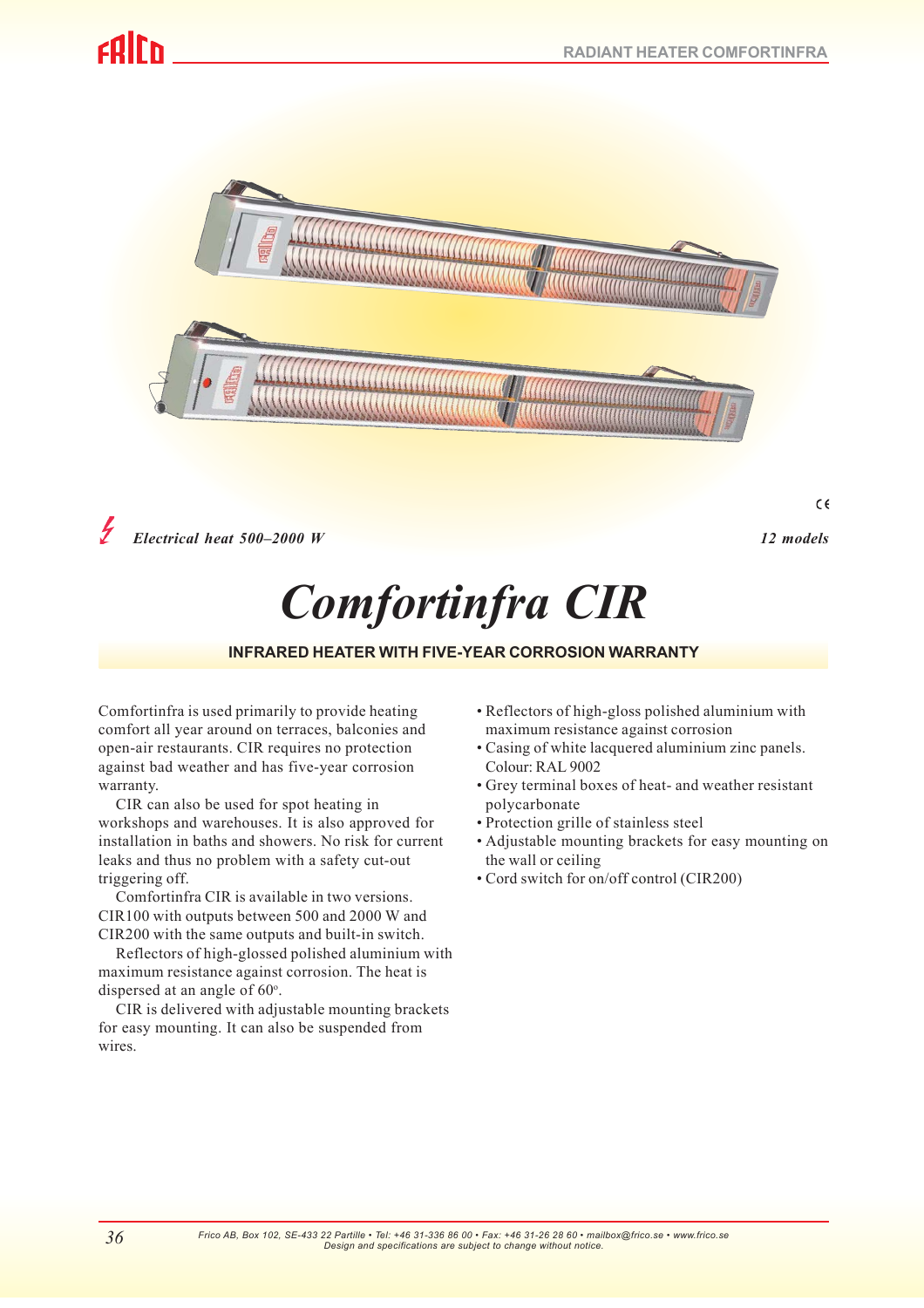

*Warm and content customers stay longer. CIR makes the summer last longer!*



*Comfortinfra CIR can also be used for spot heating and extra heat contribution.*



*CIR gives heating comfort in sun rooms and terraces.*



*This large open-air restaurant in Torekov, Sweden is keeping their guests warm with the help of Comfortinfra 2000 W. Thanks to CIR the season of the open-air restaurant can be prolonged several weeks.*

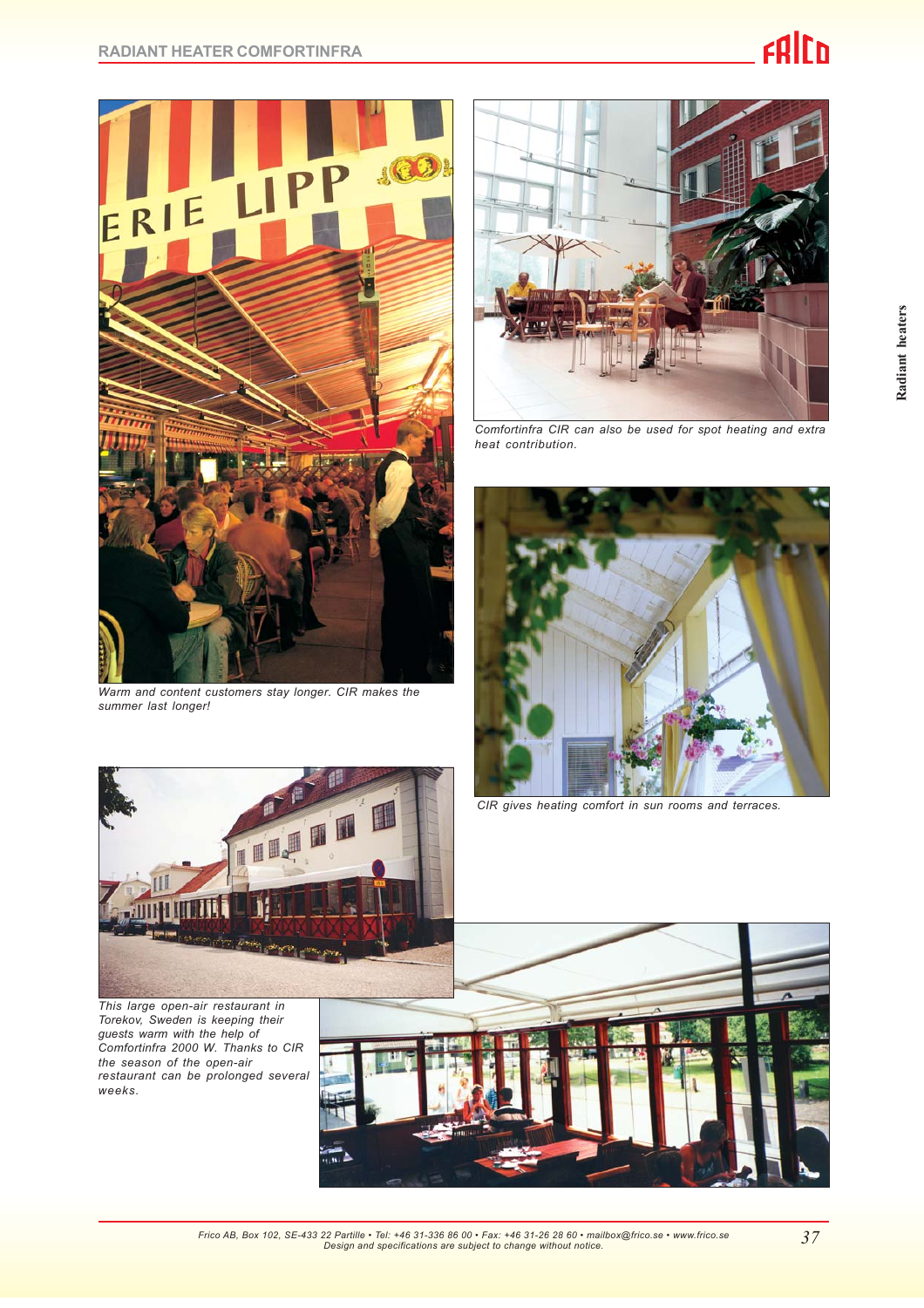### **TEKNISKA DATA TECHNICAL SPECIFICATIONS**

| <b>Type</b>     | Heat<br>output | Voltage   | <b>Dimensions</b><br><b>LxHxW</b> | Recommended<br>bracket distance | Max. element<br>temperature | Weight |
|-----------------|----------------|-----------|-----------------------------------|---------------------------------|-----------------------------|--------|
|                 | [W]            | [V]       | [mm]                              | [mm]                            | $\lbrack$ °C]               | [kg]   |
| CIR10521        | 500            | $230V -$  | 710x44x94                         | 500                             | 750                         | 1.5    |
| <b>CIR11021</b> | 1000           | $230V -$  | 1250x44x94                        | 900                             | 750                         | 2.2    |
| CIR11031        | 1000           | $400V2 -$ | 1250x44x94                        | 900                             | 750                         | 2.2    |
| <b>CIR11521</b> | 1500           | $230V -$  | 1755x44x94                        | 1200                            | 750                         | 3.0    |
| <b>CIR11531</b> | 1500           | $400V2 -$ | 1755x44x94                        | 1200                            | 750                         | 3.0    |
| CIR12021        | 2000           | $230V -$  | 2180x44x94                        | 1500                            | 750                         | 3.7    |
| CIR12031        | 2000           | $400V2 -$ | 2180x44x94                        | 1500                            | 750                         | 3.7    |

#### *Comfortinfra CIR100 without built-in switch*

Protection class CIR100 without built-in switch: (IP24), splash-proof design. Approved by SEMKO and CE compliant.

#### *Comfortinfra CIR200 with built-in switch*

| <b>Type</b>     | Heat<br>output<br>[W] | Voltage<br>[V] | <b>Dimensions</b><br>LxHxW<br>[mm] | Recommended<br>bracket distance<br>[mm] | Max. element<br>temperature<br>[°C] | Weight<br>[kg] |
|-----------------|-----------------------|----------------|------------------------------------|-----------------------------------------|-------------------------------------|----------------|
| CIR20521        | 500                   | $230V -$       | 710x44x94                          | 500                                     | 750                                 | 1.5            |
| CIR21021        | 1000                  | $230V -$       | 1250x44x94                         | 900                                     | 750                                 | 2.2            |
| CIR21031        | 1000                  | $400V2 -$      | 1250x44x94                         | 900                                     | 750                                 | 2.2            |
| CIR21531        | 1500                  | $400V2 -$      | 1755x44x94                         | 1200                                    | 750                                 | 3.0            |
| <b>CIR22031</b> | 2000                  | $400V2 -$      | 2180x44x94                         | 1500                                    | 750                                 | 3.7            |

Protection class CIR200 with built-in switch: (IP24), splash-proof design. Approved by SEMKO and CE compliant.

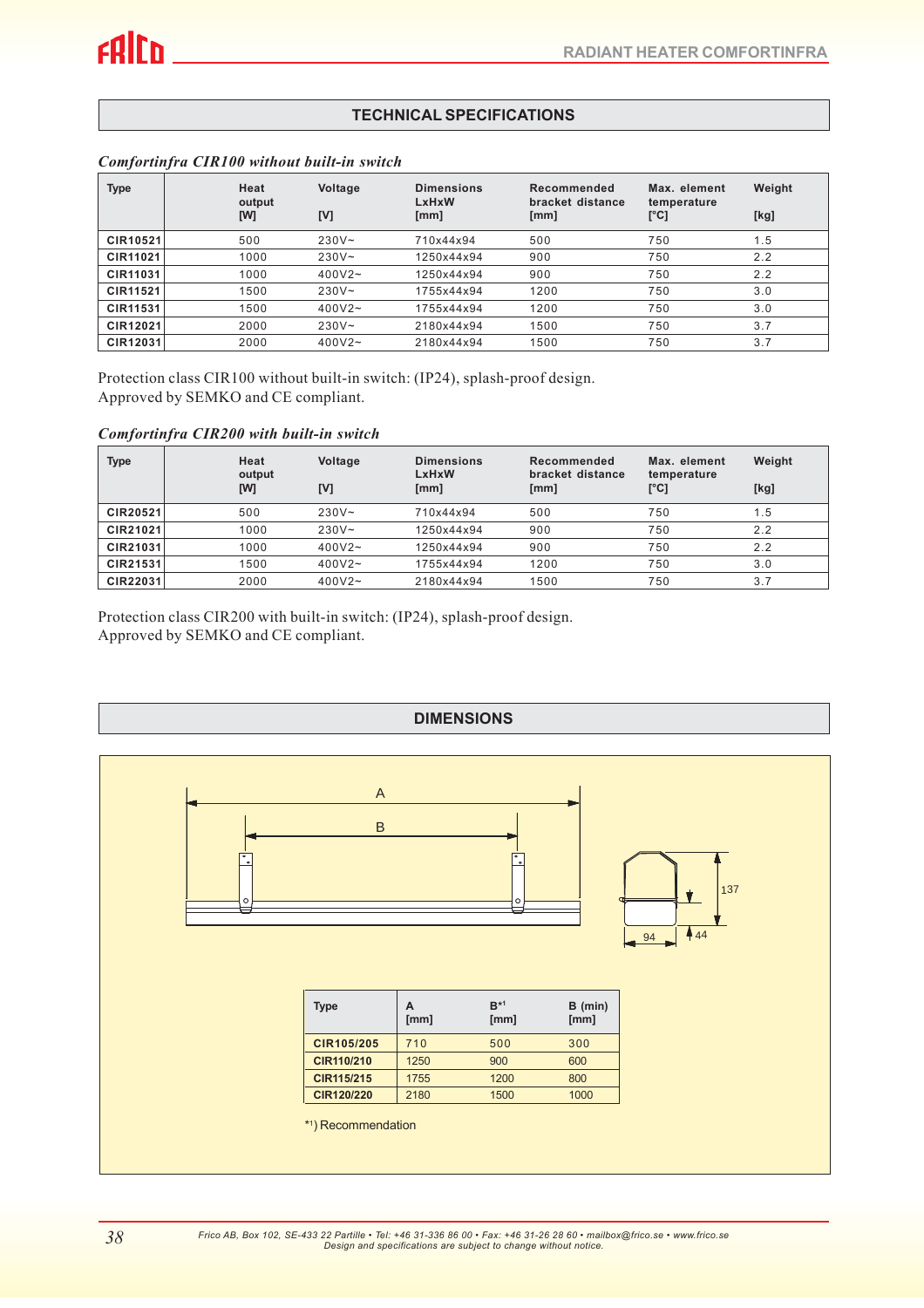### **POSITIONING, MOUNTING AND INSTALLATION**

#### *Positioning*

The infrared heaters should encircle the area that should be heated, see Fig. 1 and 2. The units are normally positioned 2-2.5 metres above the ground. As a general rule, 750-1000 W/m² increases the temperature by approx. 10°C. The output could be reduced according to how sheltered the terrace is. If the terrace has only a roof at least 1000 W/m² should be installed whereas if the terrace has three walls it should be sufficient with 750 W/m². For a completely closed terrace, the output requirements should be calculated. A green house for example requires 250-300 W/m².



CC-distance between the heaters [m]



*Extra heat contribution Fig. 1: Good example of positioning, seen from above. Output requirements approx. 1000 W/m².*



*Fig. 2: The heaters should heat from at least two directions*



 *...and the evenings in spring and autumn.*

*Comfortinfra prolongs the summer..*

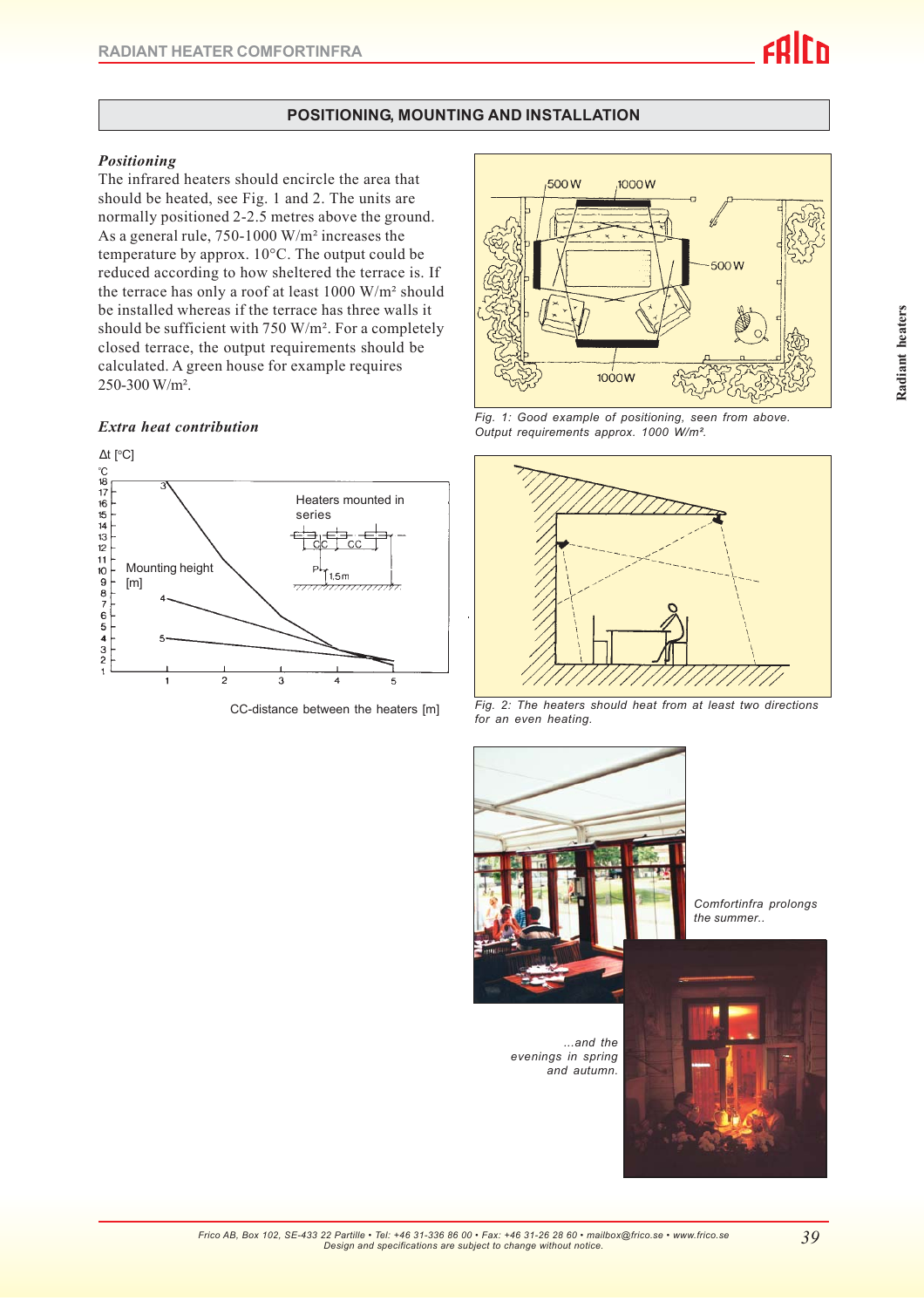# *Mounting*

Mounting is very easy using the two brackets (supplied as standard), which can be mounted on the ceiling or wall in different angles. When angle mounting CIR on the ceiling, standard brackets can not be used (the distance will be smaller than the minimum distance 150 mm). The distance between the brackets is adjustable and can be chosen according to the most appropriate place for installation. The infrared heaters are snapped into the brackets and then locked in place. CIR can also be suspended from wires. The units should always be mounted horizontally. For minimum mounting distance, see Fig. 3.

#### *Connection*

CIR is intended for permanent installation. Connection and serial connection of CIR is done with a maximum cable of  $4x2.5$  mm<sup>2</sup> + earth.



*Fig. 3: Minimum mounting distance.*

# **ACCESSORIES**



# *CIRC, variable output regulator*

Variable control of CIR up to 2000 W. Desired radiant heat contribution is set via an external switch. Connection is via incoming cable. Protection class: IP44.

#### *CIRT, variable output regulator with timer*

Especially suited for spot and zone heating. The heat contribution is regulated for best comfort (30-100%). Built-in timer that can be set on one to eight hours in the standard setting. For use on 230V and 400V2~ (not 3-phase loads). Load 2300/5000W. Protection class: IP44.





*CIRC TIM120/240*

#### *TIM120/240, timer*

Mechanical timer, of 2 or 4 hours respectively. Enclosed design for external mounting. Disconnects the unit when the preset time is reached. Protection class: IP44.

CIR is primarily intended for outdoor use and for cold areas. Beside these regulators, electric heating regulator ERP can be used to limit the output indoors or in glassed-in areas like conservatories.

For further alternatives, see section on Thermostats and regulators.

| <b>Type</b>   | <b>Description</b>                   | <b>HxBxW</b><br>[mm] |
|---------------|--------------------------------------|----------------------|
| <b>CIRC</b>   | Variable output regulator, 2000 W    | 145x95x85            |
| <b>CIRT</b>   | Variable output regulator with timer | 155x87x43            |
| <b>TIM120</b> | Timer 2 hours                        | 80x75x70             |
| <b>TIM240</b> | Timer 4 hours                        | 80x75x70             |

*Frico AB, Box 102, SE-433 22 Partille • Tel: +46 31-336 86 00 • Fax: +46 31-26 28 60 • mailbox@frico.se • www.frico.se Design and specifications are subject to change without notice.*